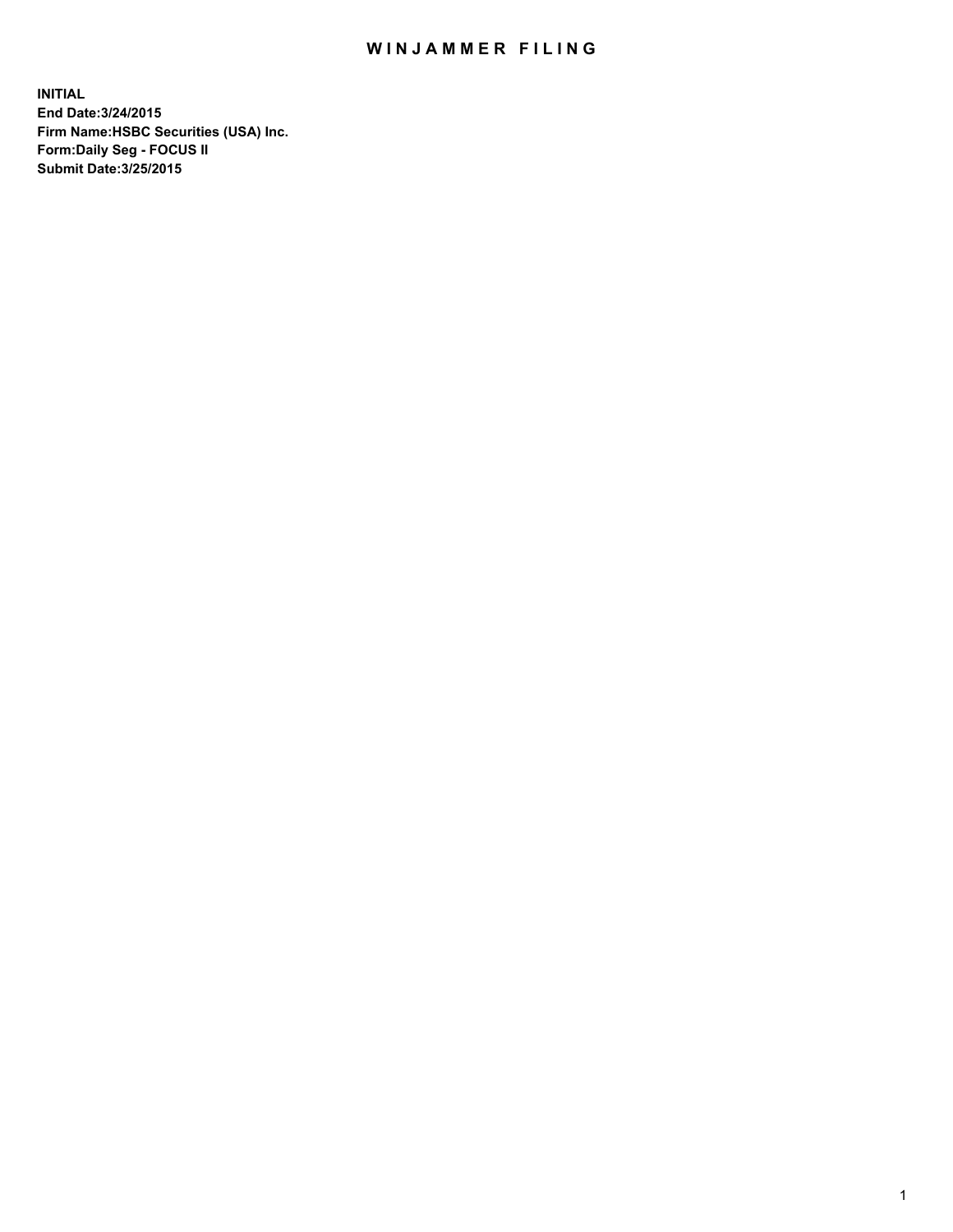## **INITIAL End Date:3/24/2015 Firm Name:HSBC Securities (USA) Inc. Form:Daily Seg - FOCUS II Submit Date:3/25/2015 Daily Segregation - Cover Page**

| Name of Company<br><b>Contact Name</b><br><b>Contact Phone Number</b><br><b>Contact Email Address</b>                                                                                                                                                                                                                         | <b>HSBC Securities (USA) Inc.</b><br>Steven richardson<br>212-525-6445<br>steven.richardson@us.hsbc.com |
|-------------------------------------------------------------------------------------------------------------------------------------------------------------------------------------------------------------------------------------------------------------------------------------------------------------------------------|---------------------------------------------------------------------------------------------------------|
| FCM's Customer Segregated Funds Residual Interest Target (choose one):<br>a. Minimum dollar amount: ; or<br>b. Minimum percentage of customer segregated funds required:%; or<br>c. Dollar amount range between: and; or<br>d. Percentage range of customer segregated funds required between:% and%.                         | 50,000,000<br>00<br>0 <sub>0</sub>                                                                      |
| FCM's Customer Secured Amount Funds Residual Interest Target (choose one):<br>a. Minimum dollar amount: ; or<br>b. Minimum percentage of customer secured funds required:%; or<br>c. Dollar amount range between: and; or<br>d. Percentage range of customer secured funds required between:% and%.                           | 10,000,000<br>0 <sub>0</sub><br>00                                                                      |
| FCM's Cleared Swaps Customer Collateral Residual Interest Target (choose one):<br>a. Minimum dollar amount: ; or<br>b. Minimum percentage of cleared swaps customer collateral required:%; or<br>c. Dollar amount range between: and; or<br>d. Percentage range of cleared swaps customer collateral required between:% and%. | 30,000,000<br><u>00</u><br><u>00</u>                                                                    |

Attach supporting documents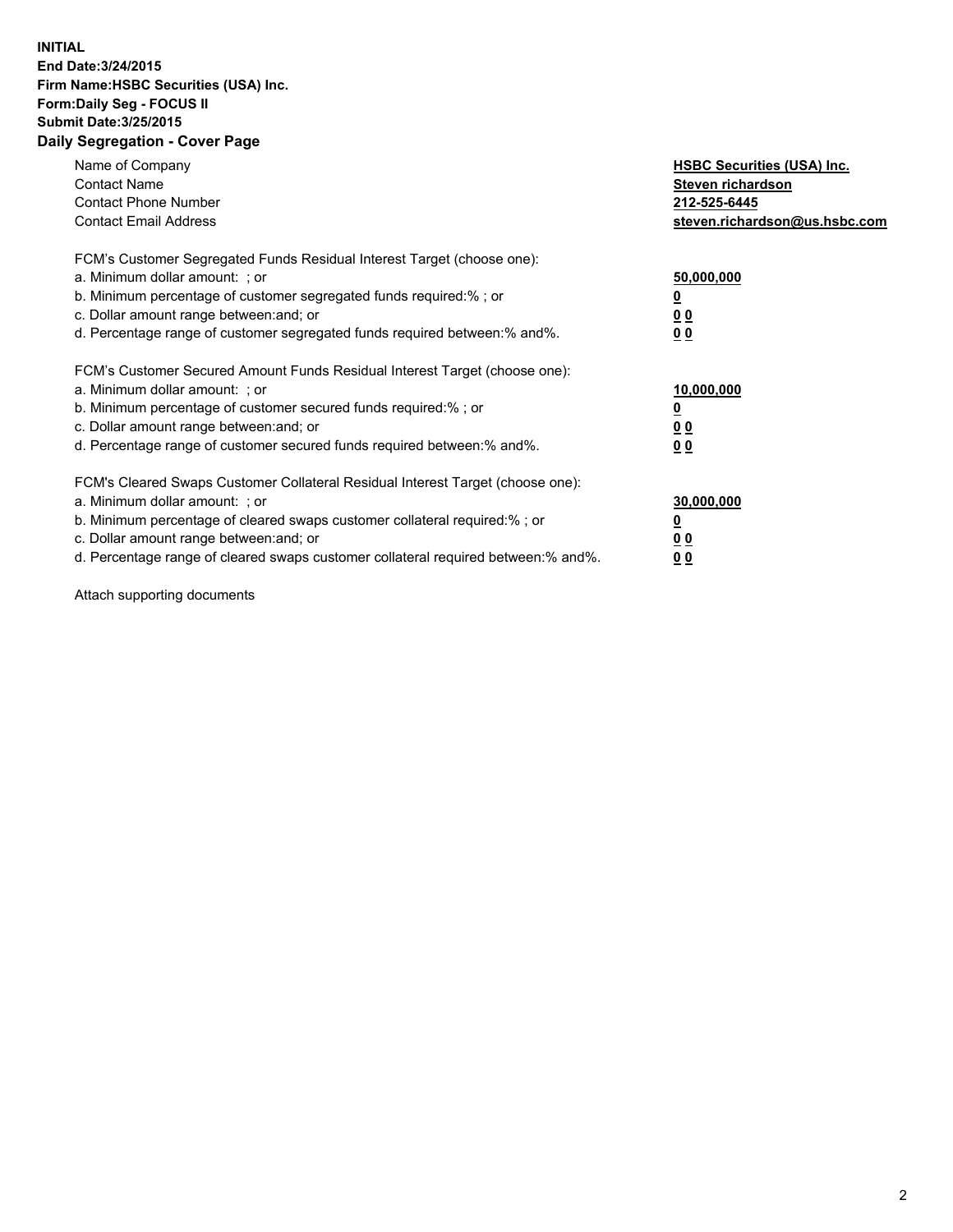**INITIAL End Date:3/24/2015 Firm Name:HSBC Securities (USA) Inc. Form:Daily Seg - FOCUS II Submit Date:3/25/2015 Daily Segregation - Secured Amounts**

Foreign Futures and Foreign Options Secured Amounts Amount required to be set aside pursuant to law, rule or regulation of a foreign government or a rule of a self-regulatory organization authorized thereunder **0** [7305] 1. Net ledger balance - Foreign Futures and Foreign Option Trading - All Customers A. Cash **132,330,120** [7315] B. Securities (at market) **29,706,890** [7317] 2. Net unrealized profit (loss) in open futures contracts traded on a foreign board of trade **16,091,336** [7325] 3. Exchange traded options a. Market value of open option contracts purchased on a foreign board of trade **0** [7335] b. Market value of open contracts granted (sold) on a foreign board of trade **0** [7337] 4. Net equity (deficit) (add lines 1. 2. and 3.) **178,128,346** [7345] 5. Account liquidating to a deficit and account with a debit balances - gross amount **663,696** [7351] Less: amount offset by customer owned securities **-663,614** [7352] **82** [7354] 6. Amount required to be set aside as the secured amount - Net Liquidating Equity Method (add lines 4 and 5) **178,128,428** [7355] 7. Greater of amount required to be set aside pursuant to foreign jurisdiction (above) or line 6. **178,128,427** [7360] FUNDS DEPOSITED IN SEPARATE REGULATION 30.7 ACCOUNTS 1. Cash in banks A. Banks located in the United States **69,221,232** [7500] B. Other banks qualified under Regulation 30.7 **0** [7520] **69,221,232** [7530] 2. Securities A. In safekeeping with banks located in the United States **74,706,890** [7540] B. In safekeeping with other banks qualified under Regulation 30.7 **0** [7560] **74,706,890** [7570] 3. Equities with registered futures commission merchants A. Cash **0** [7580] B. Securities **0** [7590] C. Unrealized gain (loss) on open futures contracts **0** [7600] D. Value of long option contracts **0** [7610] E. Value of short option contracts **0** [7615] **0** [7620] 4. Amounts held by clearing organizations of foreign boards of trade A. Cash **0** [7640] B. Securities **0** [7650] C. Amount due to (from) clearing organization - daily variation **0** [7660] D. Value of long option contracts **0** [7670] E. Value of short option contracts **0** [7675] **0** [7680] 5. Amounts held by members of foreign boards of trade A. Cash **63,822,333** [7700] B. Securities **0** [7710] C. Unrealized gain (loss) on open futures contracts **16,091,336** [7720] D. Value of long option contracts **0** [7730] E. Value of short option contracts **0** [7735] **79,913,669** [7740] 6. Amounts with other depositories designated by a foreign board of trade **0** [7760] 7. Segregated funds on hand **0** [7765] 8. Total funds in separate section 30.7 accounts **223,841,791** [7770] 9. Excess (deficiency) Set Aside for Secured Amount (subtract line 7 Secured Statement Page 1 from Line 8) **45,713,364** [7380] 10. Management Target Amount for Excess funds in separate section 30.7 accounts **34,679,192** [7780] 11. Excess (deficiency) funds in separate 30.7 accounts over (under) Management Target **11,034,172** [7785]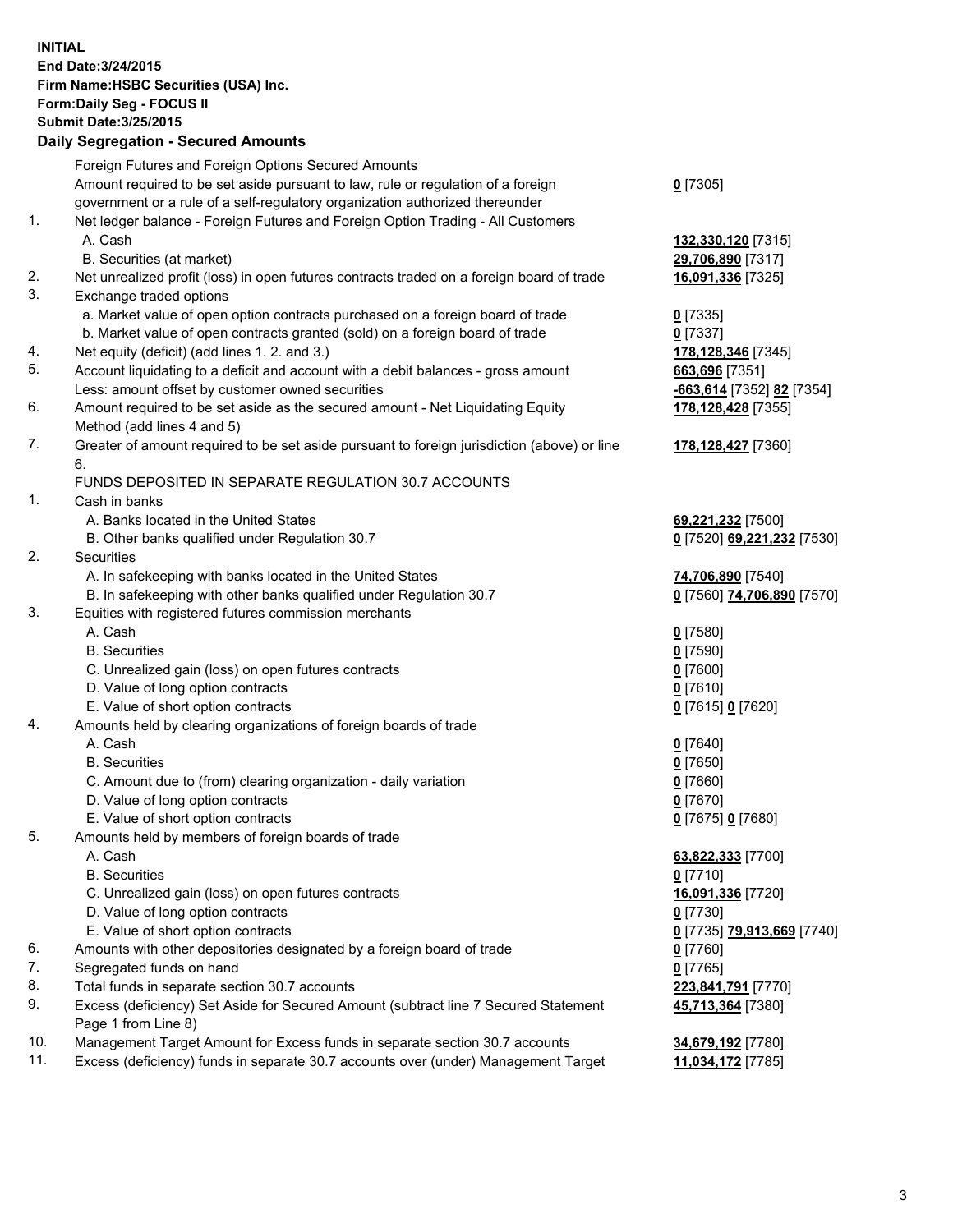| <b>INITIAL</b>                            |                                                                                     |                                    |  |  |
|-------------------------------------------|-------------------------------------------------------------------------------------|------------------------------------|--|--|
| End Date: 3/24/2015                       |                                                                                     |                                    |  |  |
| Firm Name: HSBC Securities (USA) Inc.     |                                                                                     |                                    |  |  |
| Form: Daily Seg - FOCUS II                |                                                                                     |                                    |  |  |
| <b>Submit Date: 3/25/2015</b>             |                                                                                     |                                    |  |  |
| Daily Segregation - Segregation Statement |                                                                                     |                                    |  |  |
|                                           |                                                                                     |                                    |  |  |
|                                           | SEGREGATION REQUIREMENTS(Section 4d(2) of the CEAct)                                |                                    |  |  |
| 1.                                        | Net ledger balance                                                                  |                                    |  |  |
|                                           | A. Cash                                                                             | 126,112,933 [7010]                 |  |  |
|                                           | B. Securities (at market)                                                           | 690,329,595 [7020]                 |  |  |
| 2.                                        | Net unrealized profit (loss) in open futures contracts traded on a contract market  | 170,220,806 [7030]                 |  |  |
| 3.                                        | Exchange traded options                                                             |                                    |  |  |
|                                           | A. Add market value of open option contracts purchased on a contract market         | 94,744,260 [7032]                  |  |  |
|                                           | B. Deduct market value of open option contracts granted (sold) on a contract market | -9,820,906 [7033]                  |  |  |
| 4.                                        | Net equity (deficit) (add lines 1, 2 and 3)                                         | 1,071,586,688 [7040]               |  |  |
| 5.                                        | Accounts liquidating to a deficit and accounts with                                 |                                    |  |  |
|                                           | debit balances - gross amount                                                       | 5,617,593 [7045]                   |  |  |
|                                           | Less: amount offset by customer securities                                          | -2,136,062 [7047] 3,481,531 [7050] |  |  |
| 6.                                        | Amount required to be segregated (add lines 4 and 5)                                | 1,075,068,219 [7060]               |  |  |
|                                           | FUNDS IN SEGREGATED ACCOUNTS                                                        |                                    |  |  |
| 7.                                        | Deposited in segregated funds bank accounts                                         |                                    |  |  |
|                                           | A. Cash                                                                             | 12,552,240 [7070]                  |  |  |
|                                           | B. Securities representing investments of customers' funds (at market)              | $0$ [7080]                         |  |  |
|                                           | C. Securities held for particular customers or option customers in lieu of cash (at | 81,901,457 [7090]                  |  |  |
|                                           | market)                                                                             |                                    |  |  |
| 8.                                        | Margins on deposit with derivatives clearing organizations of contract markets      |                                    |  |  |
|                                           | A. Cash                                                                             | 244,219,918 [7100]                 |  |  |
|                                           | B. Securities representing investments of customers' funds (at market)              | 163,232,194 [7110]                 |  |  |
|                                           | C. Securities held for particular customers or option customers in lieu of cash (at | 608,428,138 [7120]                 |  |  |
|                                           | market)                                                                             |                                    |  |  |
| 9.                                        | Net settlement from (to) derivatives clearing organizations of contract markets     | <u>-53,275,088</u> [7130]          |  |  |
| 10.                                       | Exchange traded options                                                             |                                    |  |  |
|                                           | A. Value of open long option contracts                                              | 94,744,260 [7132]                  |  |  |
|                                           | B. Value of open short option contracts                                             | -9,820,906 [7133]                  |  |  |
| 11.                                       | Net equities with other FCMs                                                        |                                    |  |  |
|                                           | A. Net liquidating equity                                                           | 35,893,135 [7140]                  |  |  |
|                                           | B. Securities representing investments of customers' funds (at market)              | $\underline{0}$ [7160]             |  |  |
|                                           | C. Securities held for particular customers or option customers in lieu of cash (at | $0$ [7170]                         |  |  |
|                                           | market)                                                                             |                                    |  |  |
| 12.                                       | Segregated funds on hand                                                            | $0$ [7150]                         |  |  |
| 13.                                       | Total amount in segregation (add lines 7 through 12)                                | 1,177,875,348 [7180]               |  |  |
| 14.                                       | Excess (deficiency) funds in segregation (subtract line 6 from line 13)             | 102,807,129 [7190]                 |  |  |
| 15.                                       | Management Target Amount for Excess funds in segregation                            | 50,000,000 [7194]                  |  |  |
| 16.                                       | Excess (deficiency) funds in segregation over (under) Management Target Amount      | 52,807,129 [7198]                  |  |  |
|                                           | Excess                                                                              |                                    |  |  |